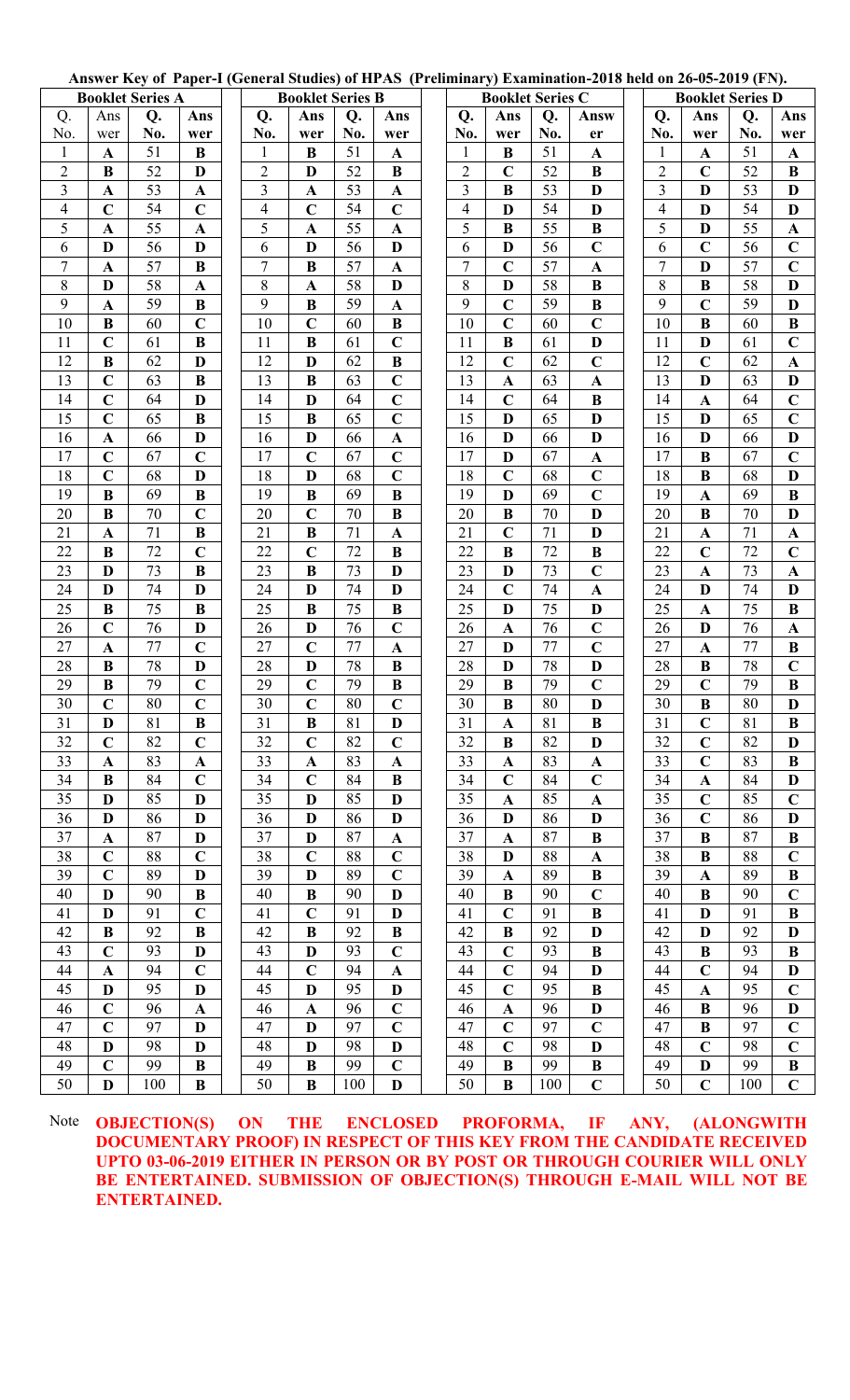Answer Key of Paper-II (Aptitude Test) of HPAS (Preliminary) Examination-2018 held on 26-05-2019 (AN).

| <b>Booklet Series A</b> |                          |          |                  | <b>Booklet Series B</b>          |                         |          |                            |  | <b>Booklet Series C</b>          |                            |          |                  | <b>Booklet Series D</b> |                                  |               |                 |                         |
|-------------------------|--------------------------|----------|------------------|----------------------------------|-------------------------|----------|----------------------------|--|----------------------------------|----------------------------|----------|------------------|-------------------------|----------------------------------|---------------|-----------------|-------------------------|
| Q.                      | Ans                      | Q.       | Ans              | Q.                               | Ans                     | Q.       | Ans                        |  | Q.                               | Ans                        | Q.       | Ans              |                         | Q.                               | Ans           | Q.              | Answ                    |
| No.                     | wer                      | No.      | wer              | No.                              | wer                     | No.      | wer                        |  | No.                              | wer                        | No.      | wer              |                         | No.                              | wer           | No.             | er                      |
|                         | B                        | 51       | $\mathbf C$      | 1                                | $\mathbf A$             | 51       | B                          |  | $\mathbf{1}$                     | $\mathbf C$                | 51       | D                |                         | $\mathbf{1}$                     | B             | 51              | D                       |
| $\overline{2}$          | D<br>$\overline{C}$      | 52<br>53 | D<br>$\bf{B}$    | $\overline{2}$<br>$\overline{3}$ | $\bf{B}$<br>$\mathbf C$ | 52<br>53 | $\mathbf A$                |  | $\overline{2}$<br>$\overline{3}$ | $\bf{B}$                   | 52       | D<br>$\mathbf C$ |                         | $\overline{2}$<br>$\overline{3}$ | $\mathbf C$   | 52<br>53        | $\mathbf A$<br>D        |
| 3<br>$\overline{4}$     | $\mathbf{A}$             | 54       | $\bf{B}$         | 4                                | $\overline{C}$          | 54       | $\mathbf A$<br>$\mathbf A$ |  | $\overline{\mathcal{L}}$         | $\mathbf{A}$<br>D          | 53<br>54 | $\mathbf A$      |                         | $\overline{4}$                   | $\bf{B}$<br>B | 54              | $\bf{B}$                |
| 5                       | B                        | 55       | $\mathbf A$      | 5                                | B                       | 55       | $\mathbf A$                |  | 5                                | B                          | 55       | $\mathbf C$      |                         | 5                                | $\mathbf C$   | 55              | D                       |
| 6                       | $\overline{C}$           | 56       | D                | 6                                | $\overline{\mathbf{A}}$ | 56       | D                          |  | 6                                | B                          | 56       | $\mathbf A$      |                         | 6                                | D             | 56              | $\bf{B}$                |
| $\overline{7}$          | $\mathbf A$              | 57       | D                | $\overline{7}$                   | $\bf{B}$                | 57       | D                          |  | $\overline{7}$                   | D                          | 57       | $\mathbf C$      |                         | $\overline{7}$                   | B             | $\overline{57}$ | $\overline{C}$          |
| 8                       | $\mathbf A$              | 58       | $\mathbf C$      | 8                                | B                       | 58       | $\mathbf A$                |  | 8                                | $\mathbf A$                | 58       | $\bf{B}$         |                         | 8                                | $\mathbf C$   | 58              | D                       |
| 9                       | D                        | 59       | $\overline{C}$   | 9                                | $\overline{C}$          | 59       | $\mathbf C$                |  | 9                                | $\overline{C}$             | 59       | D                |                         | 9                                | B             | 59              | $\mathbf A$             |
| 10                      | D                        | 60       | B                | 10                               | $\mathbf C$             | 60       | B                          |  | 10                               | B                          | 60       | B                |                         | 10                               | A             | 60              | $\bf{B}$                |
| 11                      | $\overline{C}$           | 61       | $\mathbf{A}$     | 11                               | $\overline{C}$          | 61       | D                          |  | 11                               | $\bf{B}$                   | 61       | $\mathbf A$      |                         | 11                               | $\mathbf A$   | 61              | $\overline{C}$          |
| 12                      | $\mathbf A$              | 62       | D                | 12                               | D                       | 62       | B                          |  | 12                               | $\mathbf C$                | 62       | $\bf{B}$         |                         | 12                               | A             | 62              | $\mathbf C$             |
| 13                      | $\mathbf C$              | 63       | B                | 13                               | $\mathbf A$             | 63       | $\mathbf C$                |  | 13                               | D                          | 63       | $\mathbf A$      |                         | 13                               | $\mathbf A$   | 63              | $\bf{B}$                |
| 14                      | $\mathbf{A}$             | 64       | $\bf{B}$         | 14                               | $\overline{\mathbf{A}}$ | 64       | $\mathbf A$                |  | 14                               | $\mathbf C$                | 64       | D                |                         | 14                               | D             | 64              | $\mathbf A$             |
| 15                      | $\overline{C}$           | 65       | D                | 15                               | $\bf{B}$                | 65       | D                          |  | 15                               | $\bf{B}$                   | 65       | D                |                         | 15                               | D             | 65              | $\, {\bf B}$            |
| 16                      | B                        | 66       | $\mathbf{A}$     | 16                               | $\mathbf{A}$            | 66       | $\mathbf C$                |  | 16                               | $\mathbf C$                | 66       | $\mathbf A$      |                         | 16                               | $\mathbf A$   | 66              | $\bf{B}$                |
| 17                      | D                        | 67       | $\overline{C}$   | 17                               | D                       | 67       | B                          |  | 17                               | $\bf{B}$                   | 67       | D                |                         | 17                               | $\mathbf C$   | 67              | $\mathbf C$             |
| 18                      | B                        | 68       | $\bf{B}$         | 18                               | $\mathbf A$             | 68       | D                          |  | 18                               | $\bf{B}$                   | 68       | $\bf{B}$         |                         | 18                               | $\bf{B}$      | 68              | $\mathbf C$             |
| 19                      | $\mathbf{A}$             | 69       | $\bf{B}$         | 19                               | $\bf{B}$                | 69       | D                          |  | 19                               | $\overline{C}$             | 69       | D                |                         | 19                               | D             | 69              | $\overline{C}$          |
| 20                      | B                        | 70       | $\overline{C}$   | 20                               | $\overline{C}$          | 70       | A                          |  | 20                               | D                          | 70       | $\bf{B}$         |                         | 20                               | B             | 70              | D                       |
| 21                      | $\mathbf A$              | 71       | D                | 21                               | $\mathbf C$             | 71       | $\bf{B}$                   |  | 21                               | B                          | 71       | $\mathbf C$      |                         | 21                               | $\mathbf C$   | 71              | $\mathbf A$             |
| 22                      | D                        | 72       | $\mathbf C$      | 22                               | D                       | 72       | D                          |  | 22                               | $\mathbf C$                | 72       | D                |                         | 22                               | $\mathbf A$   | 72              | $\mathbf A$             |
| 23                      | D                        | 73       | $\bf{B}$         | 23                               | B                       | 73       | $\mathbf C$                |  | 23                               | B                          | 73       | $\mathbf A$      |                         | 23                               | D             | 73              | $\bf{B}$                |
| 24                      | $\mathbf{A}$             | 74       | $\mathbf C$      | 24                               | B                       | 74       | $\mathbf A$                |  | 24                               | $\mathbf A$                | 74       | $\bf{B}$         |                         | 24                               | $\mathbf C$   | 74              | $\mathbf A$             |
| 25                      | D                        | 75       | $\bf{B}$         | 25                               | $\mathbf A$             | 75       | B                          |  | 25                               | A                          | 75       | $\mathbf C$      |                         | 25                               | B             | 75              | D                       |
| 26<br>27                | B<br>D                   | 76<br>77 | B<br>$\mathbf C$ | 26<br>27                         | D<br>D                  | 76<br>77 | $\mathbf C$<br>$\mathbf A$ |  | 26<br>27                         | $\mathbf A$<br>$\mathbf A$ | 76<br>77 | $\mathbf C$<br>B |                         | 26<br>27                         | D<br>D        | 76<br>77        | $\mathbf A$<br>$\bf{B}$ |
| 28                      | $\bf{B}$                 | 78       | D                | 28                               | $\mathbf C$             | $78\,$   | $\mathbf A$                |  | 28                               | D                          | 78       | $\mathbf A$      |                         | 28                               | A             | 78              | $\mathbf C$             |
| 29                      | $\overline{C}$           | 79       | $\bf{B}$         | 29                               | $\mathbf C$             | 79       | $\mathbf D$                |  | 29                               | $\mathbf{D}$               | 79       | $\, {\bf B}$     |                         | 29                               | $\bf{B}$      | 79              | $\overline{C}$          |
| 30                      | D                        | 80       | $\mathbf C$      | 30                               | $\bf{B}$                | 80       | D                          |  | 30                               | A                          | 80       | $\bf{B}$         |                         | 30                               | D             | 80              | D                       |
| 31                      | $\mathbf A$              | 81       | B                | 31                               | $\mathbf A$             | 81       | $\mathbf C$                |  | 31                               | $\mathbf C$                | 81       | $\mathbf C$      |                         | 31                               | $\mathbf C$   | 81              | B                       |
| 32                      | $\bf{B}$                 | 82       | $\mathbf{A}$     | 32                               | D                       | 82       | $\mathbf{A}$               |  | 32                               | $\bf{B}$                   | 82       | $\mathbf C$      |                         | 32                               | $\mathbf A$   | 82              | $\bf{B}$                |
| 33                      | $\mathbf C$              | 83       | $\mathbf A$      | 33                               | B                       | 83       | $\mathbf C$                |  | 33                               | D                          | 83       | $\mathbf C$      |                         | 33                               | B             | 83              | $\mathbf A$             |
| 34                      | $\mathbf C$              | 84       | A                | 34                               | B                       | 84       | $\mathbf{A}$               |  | 34                               | B                          | 84       | D                |                         | 34                               | $\mathbf C$   | 84              | D                       |
| 35                      | $\bf{B}$                 | 85       | $\mathbf A$      | 35                               | D                       | 85       | $\mathbf C$                |  | 35                               | $\mathbf C$                | 85       | $\mathbf A$      |                         | 35                               | $\mathbf A$   | 85              | D                       |
| 36                      | $\mathbf A$              | 86       | D                | 36                               | $\mathbf A$             | 86       | B                          |  | 36                               | A                          | 86       | $\mathbf{A}$     |                         | 36                               | A             | 86              | $\mathbf C$             |
| 37                      | $\bf{B}$                 | 87       | D                | 37                               | $\mathbf C$             | 87       | D                          |  | 37                               | D                          | 87       | $\bf{B}$         |                         | 37                               | D             | 87              | $\mathbf C$             |
| 38                      | B                        | 88       | $\mathbf A$      | 38                               | B                       | 88       | B                          |  | 38                               | $\mathbf C$                | 88       | $\mathbf A$      |                         | 38                               | D             | 88              | B                       |
| 39                      | $\mathbf C$              | 89       | $\mathbf C$      | 39                               | B                       | 89       | $\mathbf{A}$               |  | 39                               | B                          | 89       | D                |                         | 39                               | $\mathbf C$   | 89              | $\mathbf A$             |
| 40                      | $\mathbf C$              | 90       | B                | 40                               | $\mathbf C$             | 90       | B                          |  | 40                               | D                          | 90       | $\mathbf{A}$     |                         | 40                               | $\mathbf{A}$  | 90              | D                       |
| 41                      | $\mathbf C$              | 91       | D                | 41                               | D                       | 91       | $\mathbf{A}$               |  | 41                               | D                          | 91       | $\bf{B}$         |                         | 41                               | $\mathbf C$   | 91              | B                       |
| 42                      | D                        | 92       | B                | 42                               | $\mathbf C$             | 92       | D                          |  | 42                               | $\mathbf A$                | 92       | $\mathbf C$      |                         | 42                               | $\mathbf A$   | 92              | $\bf{B}$                |
| 43                      | $\mathbf A$              | 93       | $\mathbf C$      | 43                               | $\bf{B}$                | 93       | D                          |  | 43                               | $\bf{B}$                   | 93       | $\mathbf C$      |                         | 43                               | $\mathbf C$   | 93              | D                       |
| 44                      | $\mathbf A$              | 94       | $\mathbf A$      | 44                               | $\mathbf C$             | 94       | $\mathbf{A}$               |  | 44                               | D                          | 94       | D                |                         | 44                               | B             | 94              | $\mathbf A$             |
| 45                      | $\bf{B}$                 | 95       | D                | 45                               | $\bf{B}$                | 95       | D                          |  | 45                               | $\mathbf C$                | 95       | $\bf{B}$         |                         | 45                               | D             | 95              | $\mathbf C$             |
| 46                      | A                        | 96       | $\overline{C}$   | 46                               | B                       | 96       | B                          |  | 46                               | $\mathbf A$                | 96       | $\bf{B}$         |                         | 46                               | B             | 96              | $\bf{B}$                |
| 47                      | D                        | 97       | B                | 47                               | $\mathbf C$             | 97       | D                          |  | 47                               | B                          | 97       | $\mathbf A$      |                         | 47                               | $\mathbf A$   | 97              | B                       |
| 48<br>49                | $\mathbf{A}$<br>$\bf{B}$ | 98<br>99 | D                | 48<br>49                         | D                       | 98<br>99 | B                          |  | 48                               | $\mathbf C$                | 98<br>99 | D                |                         | 48<br>49                         | $\bf{B}$      | 98<br>99        | $\mathbf C$             |
| 50                      | $\mathbf C$              | 100      | D<br>$\mathbf A$ | 50                               | B<br>$\mathbf C$        | 100      | $\mathbf C$<br>D           |  | 49<br>50                         | $\mathbf A$<br>$\mathbf A$ | 100      | D<br>$\mathbf C$ |                         | 50                               | A<br>D        | 100             | D<br>$\mathbf C$        |
|                         |                          |          |                  |                                  |                         |          |                            |  |                                  |                            |          |                  |                         |                                  |               |                 |                         |

Note OBJECTION(S) ON THE ENCLOSED PROFORMA, IF ANY, (ALONGWITH DOCUMENTARY PROOF) IN RESPECT OF THIS KEY FROM THE CANDIDATE **RECEIVED UPTO 03-06-2019 EITHER IN PERSON OR BY POST OR THROUGH COURIER** WILL ONLY BE ENTERTAINED. SUBMISSION OF OBJECTION(S) THROUGH E-MAIL WILL NOT BE ENTERTAINED.